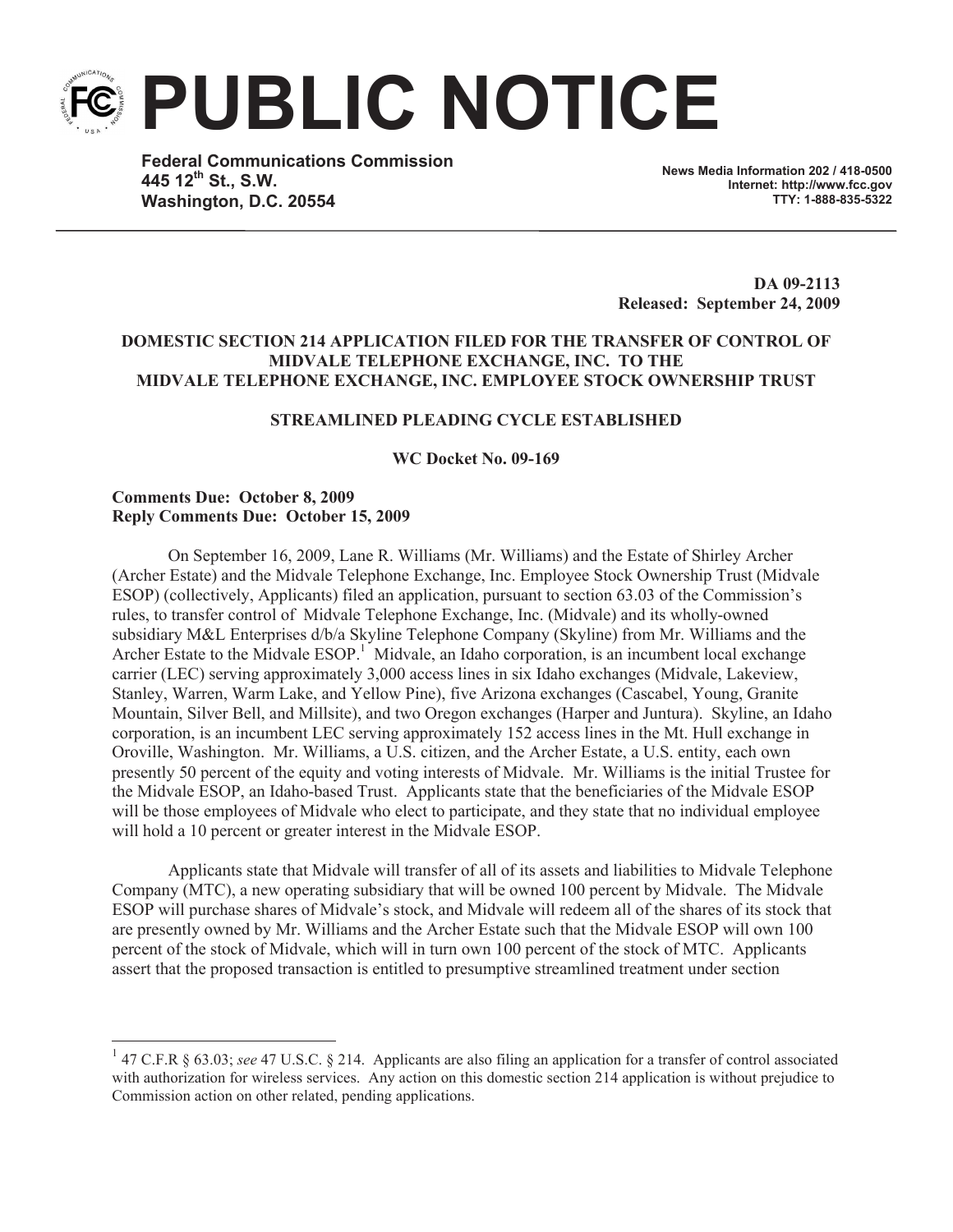$63.03(b)(1)(ii)$  of the Commission's rules and that a grant of the application will serve the public interest, convenience, and necessity. 2

Domestic Section 214 Application Filed for the Transfer of Control of Midvale Telephone Exchange, Inc. to the Midvale Telephone Exchange, Inc. Employee Stock Ownership Trust, WC Docket No. 09-169 (filed Sept. 16, 2009).

# **GENERAL INFORMATION**

The Wireline Competition Bureau finds, upon initial review, that the transfer of control identified herein is acceptable for filing as a streamlined application. The Commission reserves the right to return any transfer of control application if, upon further examination, it is determined to be defective and not in conformance with the Commission's rules and policies. Pursuant to section 63.03(a) of the Commission's rules, 47 C.F.R.  $\S$  63.03(a), interested parties may file comments **on or before October 8, 2009,** and reply comments **on or before October 15, 2009**. Unless otherwise notified by the Commission, the Applicants may transfer control on the  $31<sup>st</sup>$  day after the date of this notice.<sup>3</sup> Comments must be filed electronically using  $(1)$  the Commission's Electronic Comment Filing System (ECFS) or (2) the Federal Government's e-Rulemaking Portal. *See* 47 C.F.R. § 63.03(a) ("All comments on streamlined applications shall be filed electronically . . . ."); *Electronic Filing of Documents in Rulemaking Proceedings*, 63 FR 24121 (1998).

- Comments may be filed electronically using the Internet by accessing the ECFS, http://www.fcc.gov/cgb/ecfs/, or the Federal e-Rulemaking Portal, http://www.regulations.gov. Filers should follow the instructions provided on the website for submitting comments.
- For ECFS filers, if multiple docket or rulemaking numbers appear in the caption of this proceeding, filers must transmit one electronic copy of the comments for each docket or rulemaking number referenced in the caption. In completing the transmittal screen, filers should include their full name, U.S. Postal Service mailing address, and the applicable docket or rulemaking number. Parties may also submit an electronic comment by Internet e-mail. To get filing instructions, filers should send an e-mail to ecfs@fcc.gov and include the following words in the body of the message, "get form." A sample form and directions will be sent in response.

### **In addition, e-mail one copy of each pleading to each of the following**:

- 1) The Commission's duplicating contractor, Best Copy and Printing, Inc., fcc@bcpiweb.com; phone: (202) 488-5300; fax: (202) 488-5563;
- 2) Tracey Wilson-Parker, Competition Policy Division, Wireline Competition Bureau, tracey.wilson-parker@fcc.gov;
- 3) Jodie May, Competition Policy Division, Wireline Competition Bureau, jodie.may@fcc.gov;
- 4) David Krech, Policy Division, International Bureau, david.krech@fcc.gov; and
- 5) Jim Bird, Office of General Counsel, jim.bird@fcc.gov.

<sup>&</sup>lt;sup>2</sup> 47 C.F.R. § 63.03(b)(1)(ii).

 $3$  Such authorization is conditioned upon receipt of any other necessary approvals from the Commission in connection with the proposed transaction.